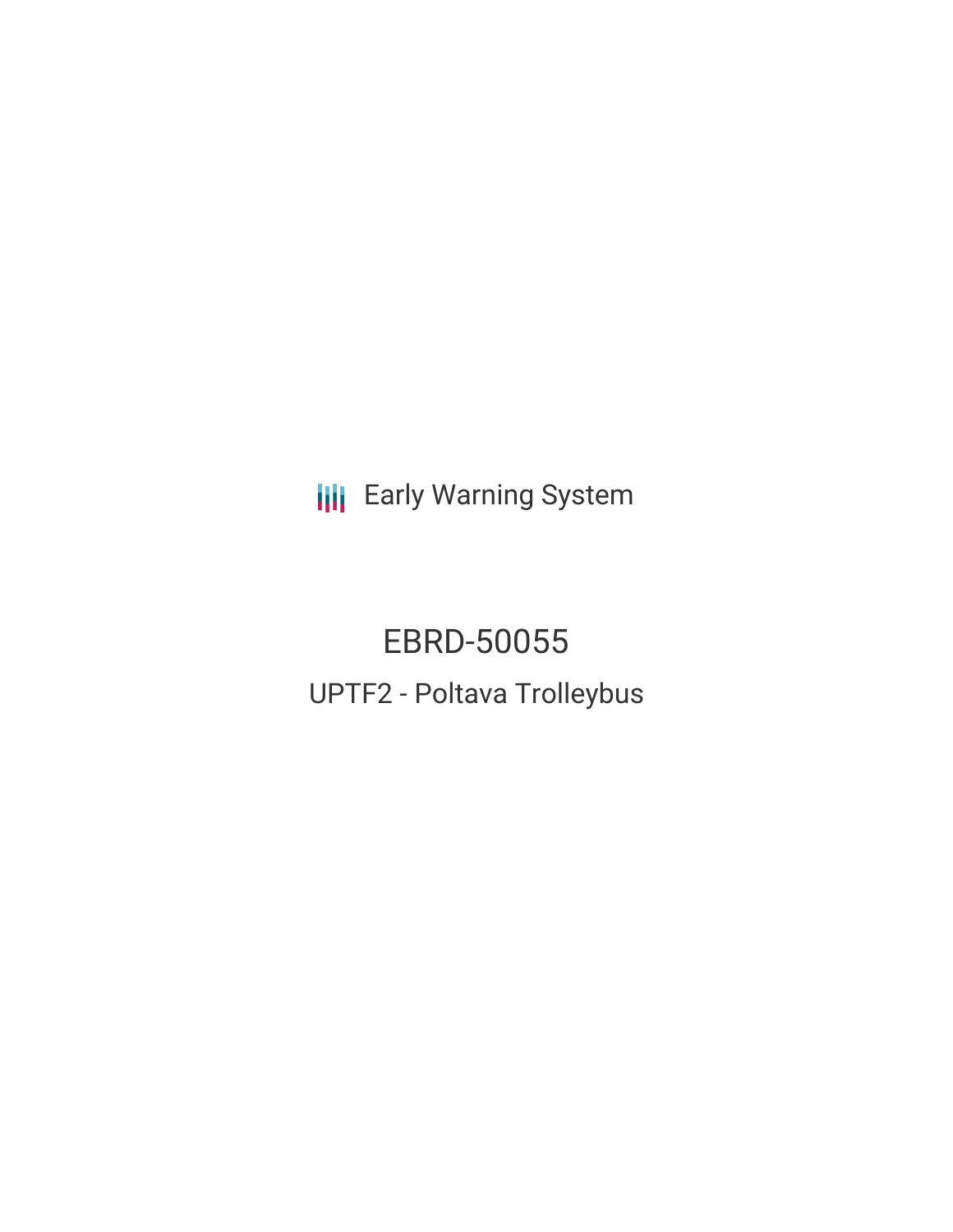

## **Quick Facts**

| <b>Countries</b>               | Ukraine                                                 |
|--------------------------------|---------------------------------------------------------|
| <b>Specific Location</b>       | Poltava                                                 |
| <b>Financial Institutions</b>  | European Bank for Reconstruction and Development (EBRD) |
| <b>Status</b>                  | Proposed                                                |
| <b>Bank Risk Rating</b>        | B                                                       |
| <b>Voting Date</b>             | 2019-07-24                                              |
| <b>Borrower</b>                | Poltavaelectroavtotrans                                 |
| <b>Sectors</b>                 | Construction, Infrastructure, Transport                 |
| <b>Investment Type(s)</b>      | Loan                                                    |
| <b>Investment Amount (USD)</b> | $$11.16$ million                                        |
| <b>Project Cost (USD)</b>      | $$11.16$ million                                        |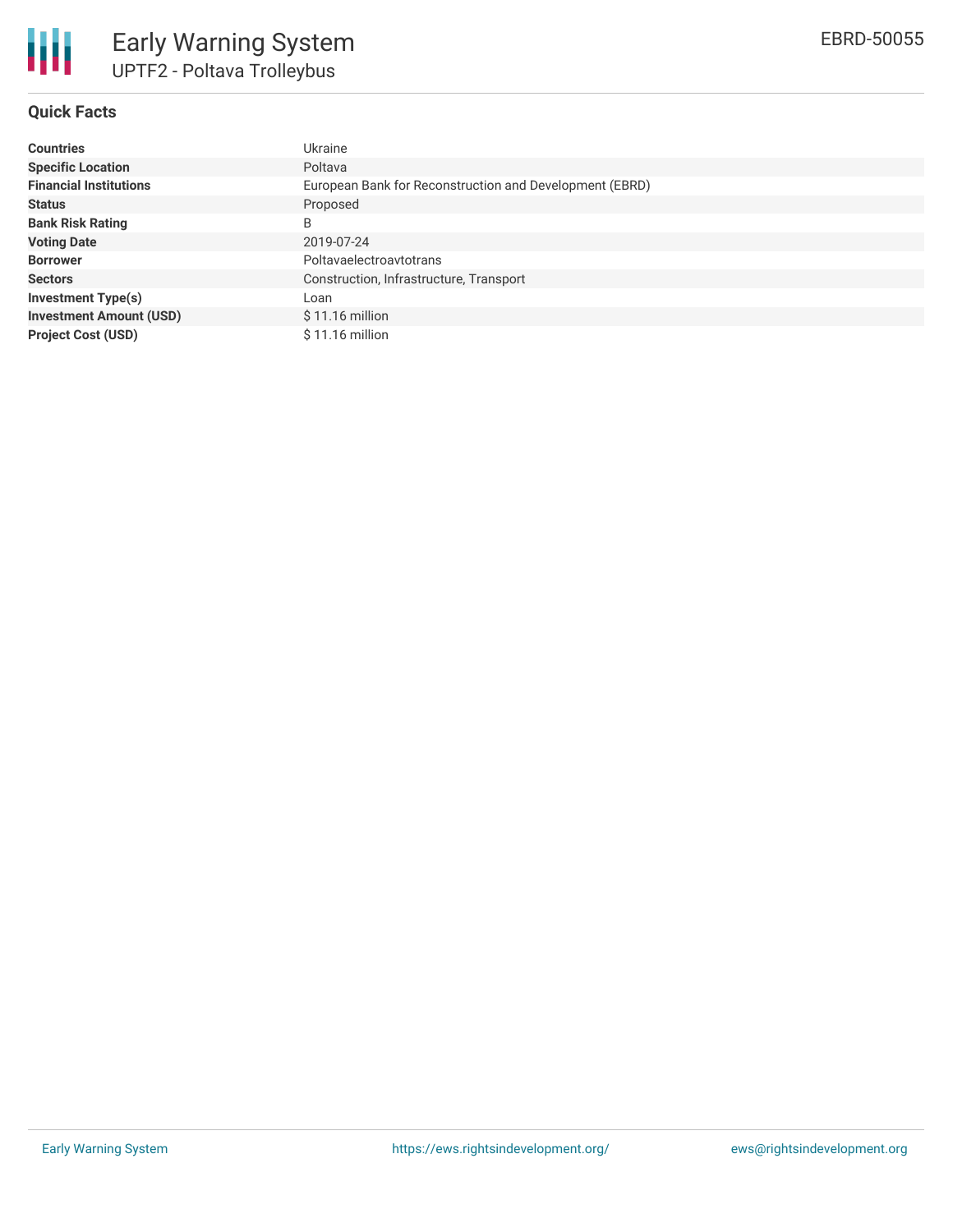

### **Project Description**

According to the Bank's website, this project provides financing to Poltavaelectroavtotrans for investments in public transport infrastructure within the city of Poltava. Specifically, it finances the acquisition of up to 40 new trolleybuses and related equipment as well as the modernisation of three substations.

Environmental and social due dilligence was carried out by the European Bank for Reconstruction and Development (EBRD). According to the Bank, the project will address air pollution issues as well as improving the capacity and efficiency of public transport services.

Each sub-project will require Environmental and Social Due Diligence and Environmental and Social Action Plans.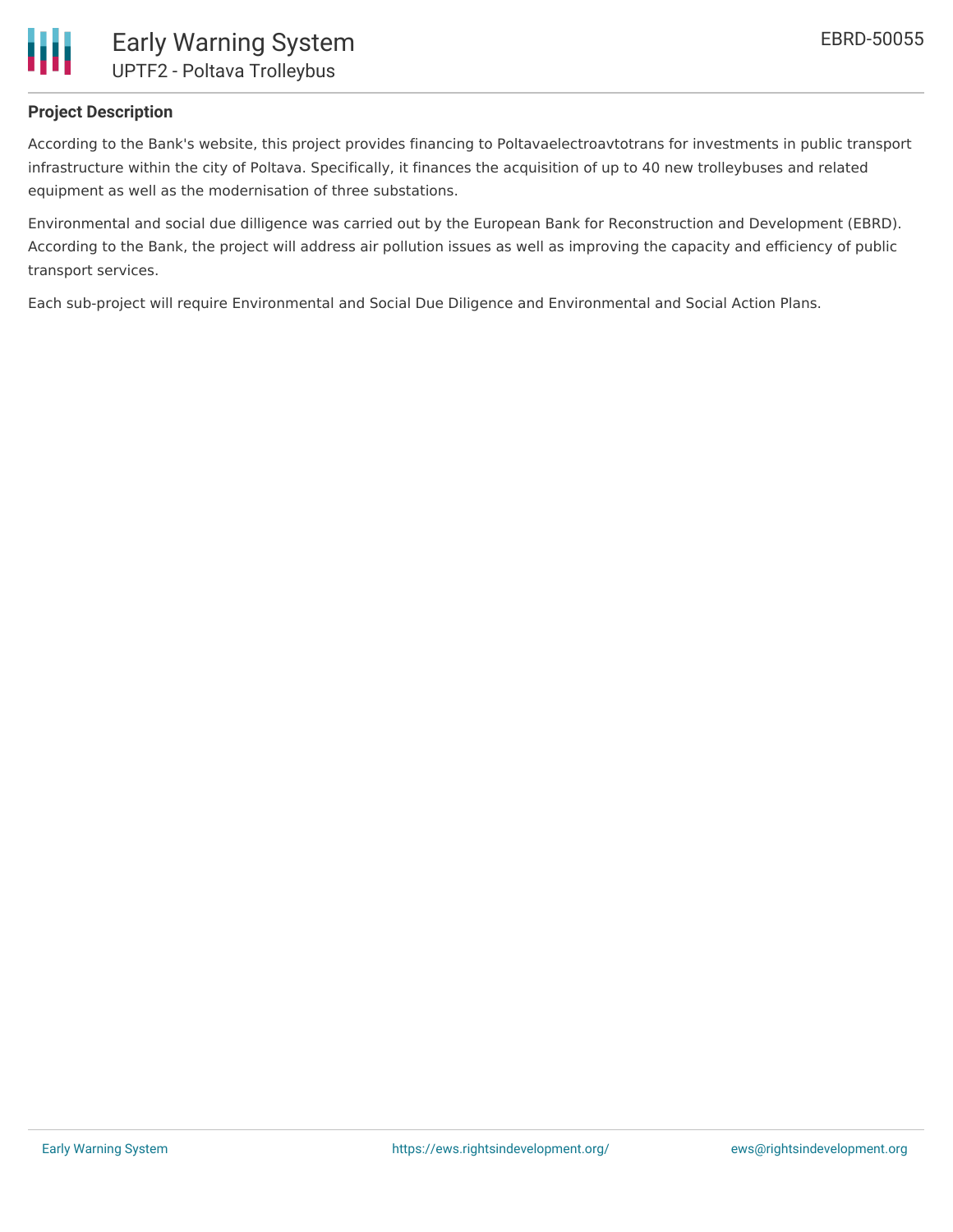

### **Investment Description**

European Bank for Reconstruction and Development (EBRD)

This project is part of the proposed EUR 250 million Ukraine Public Transport Framework II (UPTF2) project consisting of municipal-guaranteed loans to public transport companies in Ukraine.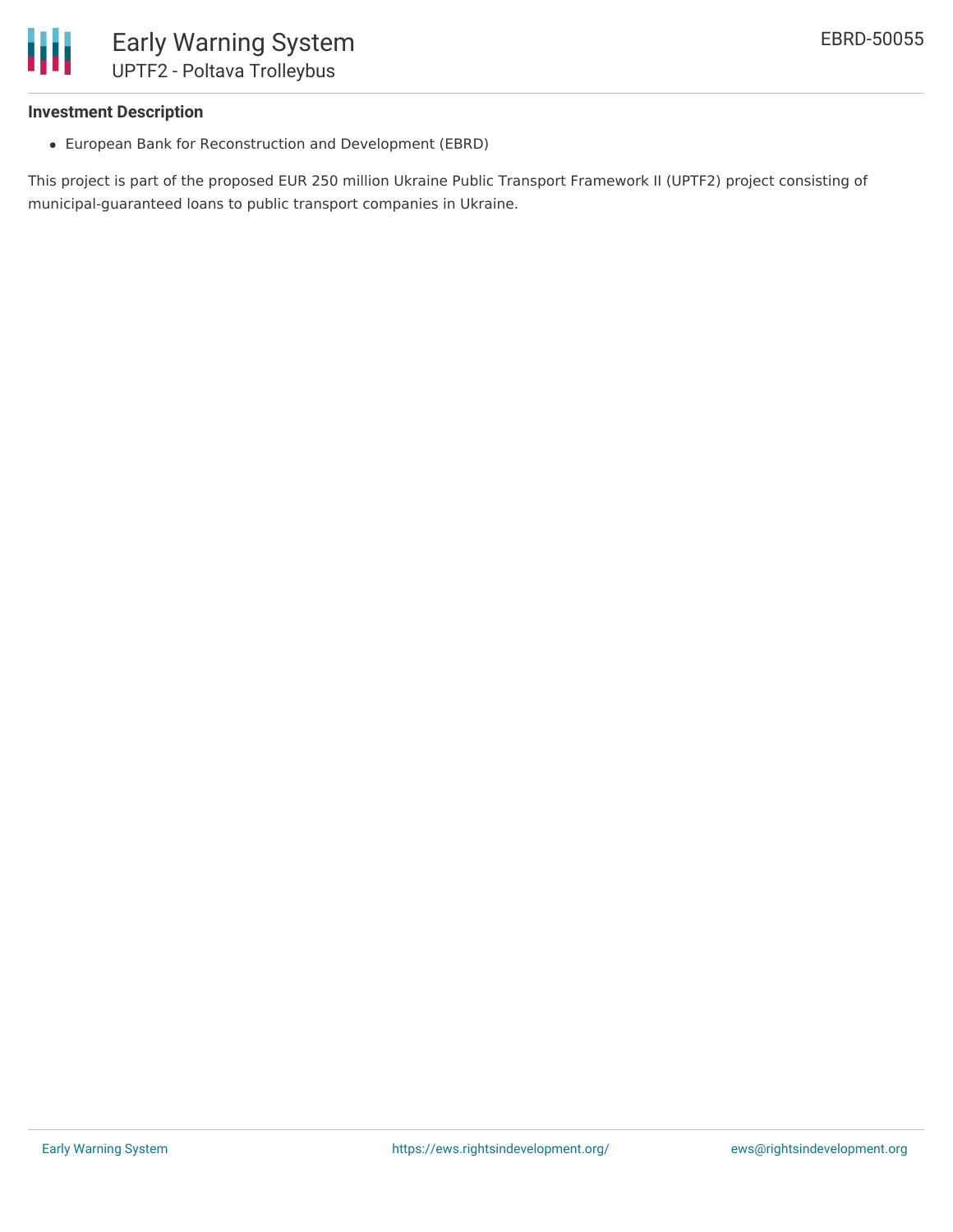

## **Private Actors Description**

The implementing company is a municipal enterprise; it is a municipal public transport operator wholly owned by the City of Poltava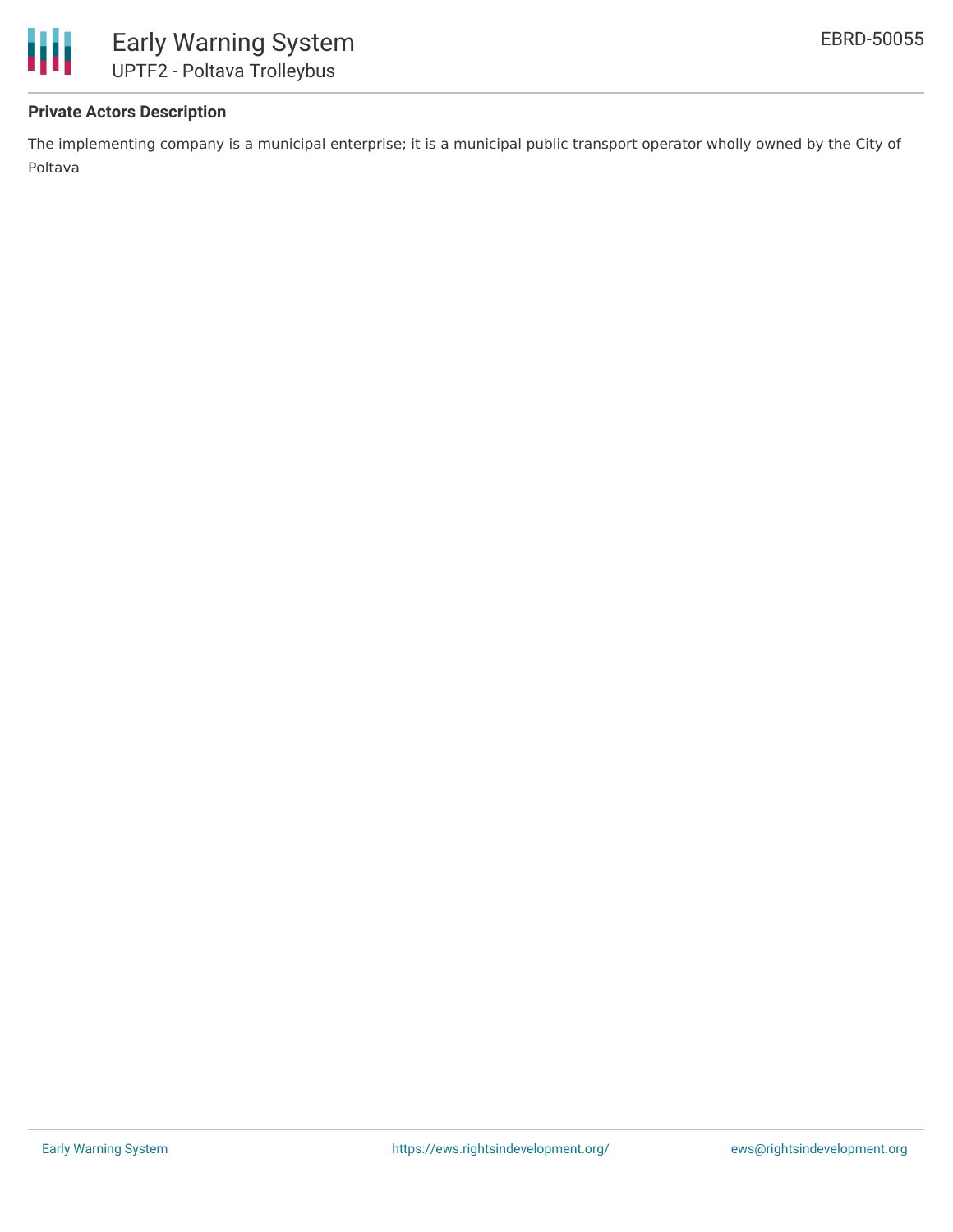

# Early Warning System UPTF2 - Poltava Trolleybus

| <b>Private Actor 1</b> | <b>Private Actor</b><br><sup>1</sup> Role | <b>Private Actor</b><br><b>Sector</b> | <b>Relation</b>          | <b>Private Actor 2</b>     | <b>Private Actor</b><br>2 Role | <b>Private Actor</b><br>2 Sector |
|------------------------|-------------------------------------------|---------------------------------------|--------------------------|----------------------------|--------------------------------|----------------------------------|
| $\sim$                 | $\sim$                                    |                                       | $\overline{\phantom{0}}$ | Poltavaelectroavtotrans ME | Client                         | $\overline{\phantom{0}}$         |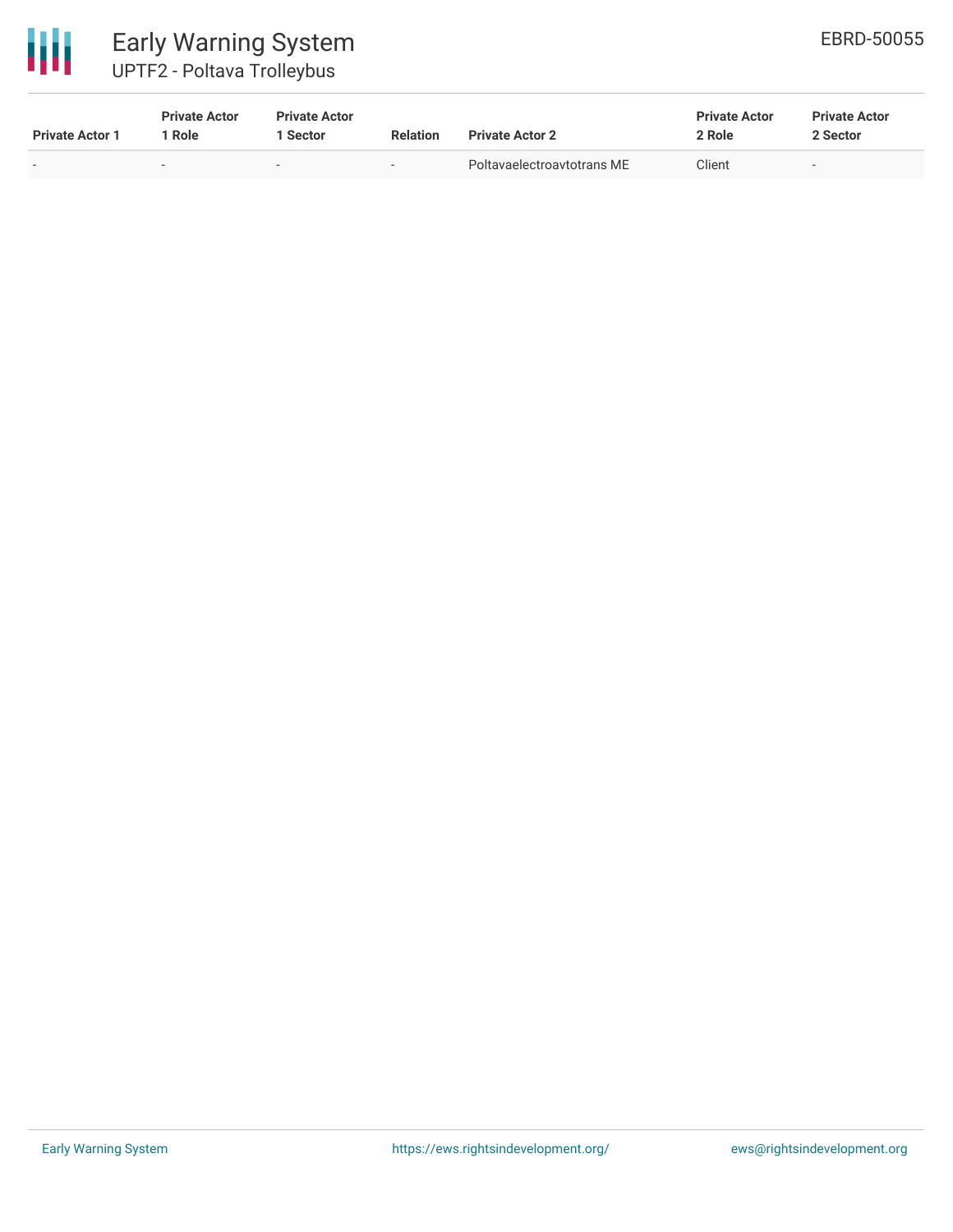### **Contact Information**

Zaytsev Evgen [poltavaelektrotrans@ukr.net](mailto:poltavaelektrotrans@ukr.net) +38 05322 29053 +38 05322 29053 10 Halturina Street, Poltava, 36000, Ukraine

### **ACCOUNTABILITY MECHANISM OF EBRD**

The Project Complaint Mechanism (PCM) is the independent complaint mechanism and fact-finding body for people who have been or are likely to be adversely affected by an European Bank for Reconstruction and Development (EBRD)-financed project. If you submit a complaint to the PCM, it may assess compliance with EBRD's own policies and procedures to prevent harm to the environment or communities or it may assist you in resolving the problem that led to the complaint through a dialogue with those implementing the project. Additionally, the PCM has the authority to recommend a project be suspended in the event that harm is imminent. You can contact the PCM at pcm@ebrd.com or you can submit a complaint online using an online form, http://www.ebrd.com/eform/pcm/complaint\_form?language=en. You can learn more about the PCM and how to file a complaint at http://www.ebrd.com/work-with-us/project-finance/project-complaint-mechanism.html.